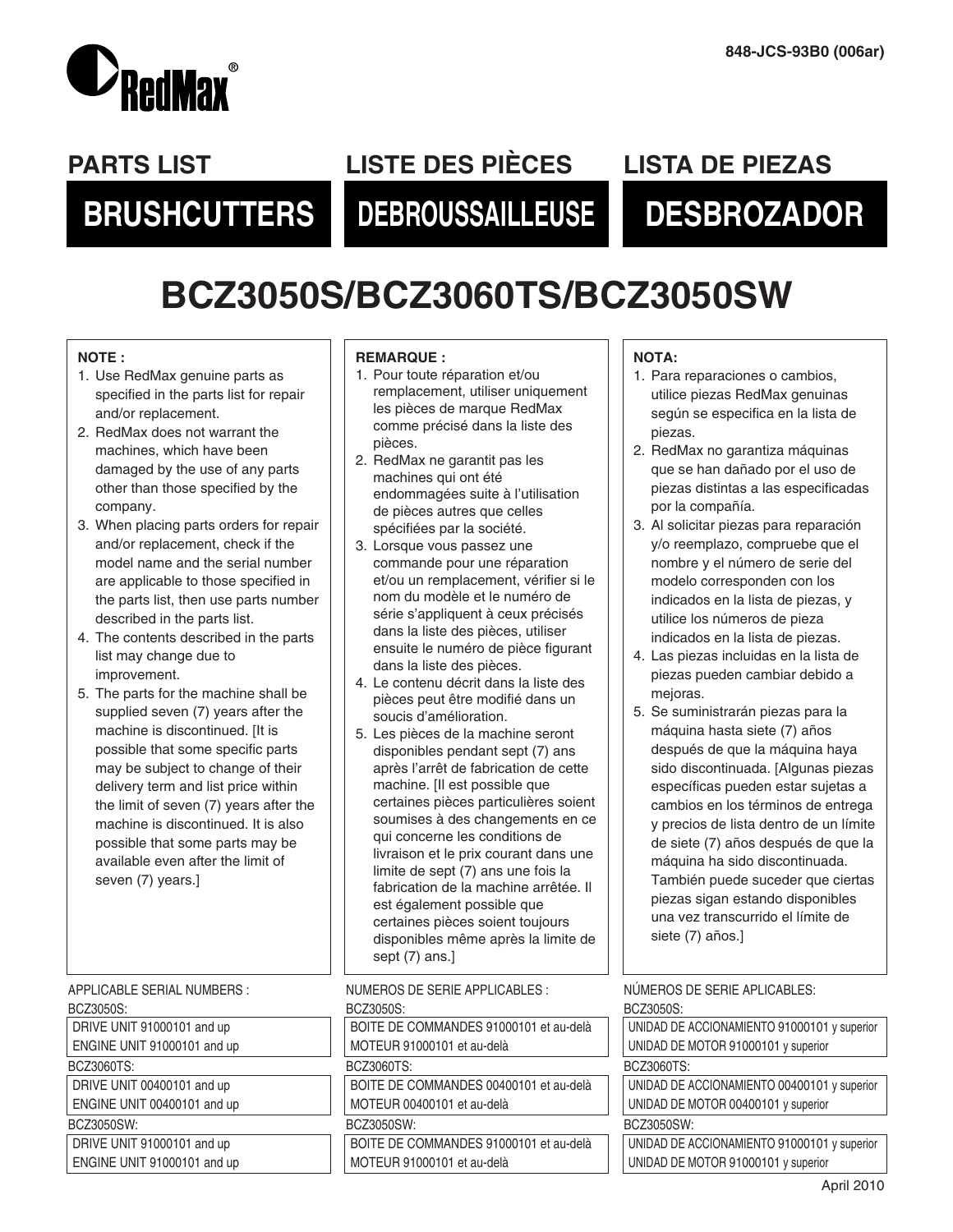### **BCZ3050S**

## Fig.1 DRIVE UNIT

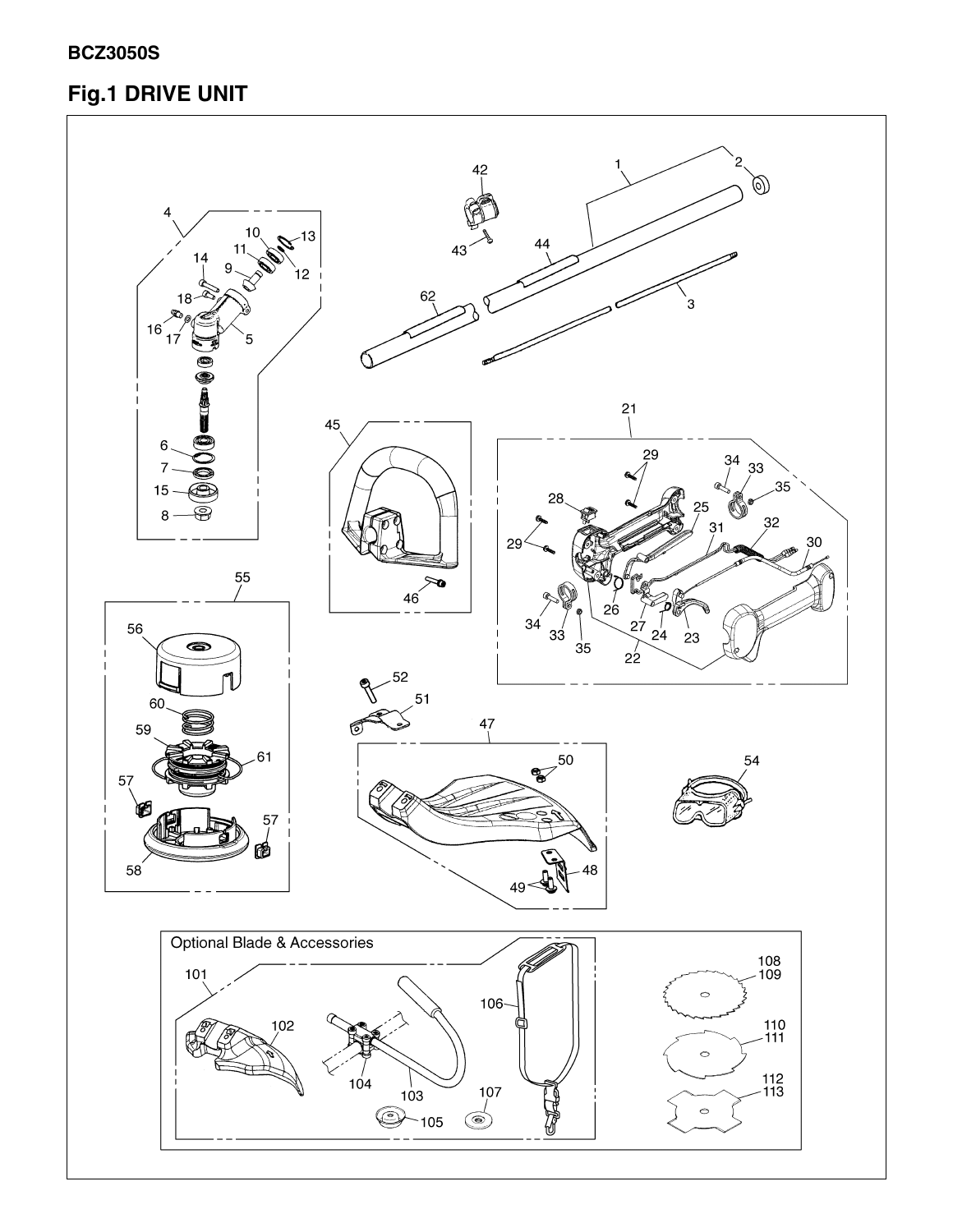## **Fig.1 DRIVE UNIT**

| ∣Key# | <b>Part Number</b> | <b>Description</b>     | Q'ty | Key# | <b>Part Number</b> | <b>Description</b>                      | Q'ty           |
|-------|--------------------|------------------------|------|------|--------------------|-----------------------------------------|----------------|
| 1     | 528 86 89-01       | PIPE COMP.             | 1    | 56   | 521 54 07-01       | $\bullet$ CASE                          | 1              |
| 2     | 521 82 54-01       | $\cdot$ SEAL           | 1    | 57   | 521 81 98-01       | • EYELET                                | $\overline{c}$ |
| З     | 521 15 84-01       | <b>SHAFT</b>           | 1    | 58   | 521 81 94-01       | • COVER                                 | 1              |
| 4     | 574 71 63-01       | <b>GEARCASE ASSY</b>   | 1    | 59   | 521 81 95-01       | • CORD HOLDER                           | 1.             |
| 5     | 574 26 75-01       | • GEARCASE             | 1    | 60   | 521 81 96-01       | • SPRING                                | 1              |
| 6     | 516 12 55-01       | • SNAP RING            | 1    | 61   | 511 01 14-01       | $\cdot$ CORD                            | 1              |
| 7     | 521 19 70-01       | $\cdot$ SEAL           | 1    | 62   | 510 96 29-01       | <b>CAUTION LABEL</b>                    | 1              |
| 8     | 521 80 40-01       | $\bullet$ NUT          | 1    |      |                    |                                         |                |
| 9     | 521 65 30-01       | • PINION               | 1    |      |                    |                                         |                |
| 10    | 521 82 20-01       | • BEARING              | 1    |      |                    |                                         |                |
| 11    | 516 12 76-01       | • BEARING (0600000609) | 1    |      |                    |                                         |                |
| 12    | 521 82 18-01       | • SNAP RING            | 1    |      |                    |                                         |                |
| 13    | 505 16 94-01       | • RING (0243224120)    | 1    |      |                    | <b>OPTIONAL BLADE &amp; ACCESSORIES</b> |                |
| 14    | 521 86 15-01       | • BOLT TORX, 5x25      | 1    |      |                    |                                         |                |
| 15    | 521 47 05-01       | $\bullet$ HOLDER (A)   | 1    | 101  | 966 42 40-01       | <b>BLADE KIT (PRODUCT)</b>              | <b>ACC</b>     |
| 16    | 520 90 18-01       | • FITTING (2087061640) | 1    | 102  | 521 82 15-01       | • GUARD                                 | 1              |
| 17    | 505 17 16-01       | • WASHER               | 1    | 103  | 521 45 29-01       | • J-HANDLE                              | 1              |
| 18    | 521 86 11-01       | • BOLT TORX, 5x12      | 1    | 104  | 521 65 32-01       | • BRACKET ASSY                          | 1              |
|       |                    |                        |      | 105  | 521 17 22-01       | • COVER                                 | 1              |
| 21    | 574 39 03-01       | <b>GRIP ASSY</b>       | 1    | 106  | 521 65 11-01       | • STRAP ASSY                            | 1.             |
| 22    | 576 47 52-01       | • GRIP, HALF SET       | 1    | 107  | 521 40 17-01       | $\bullet$ HOLDER (B)                    |                |
| 23    | 529 25 88-01       | • LEVER, THROTTLE      | 1    | 108  | 574 15 93-01       | 9" 22-tooth                             | 1              |
| 24    | 529 25 96-01       | • SPRING, THROTTLE     | 1    | 109  | 574 15 94-01       | 9" 24-tooth                             | 1              |
| 25    | 529 25 90-01       | • LEVER, SAFETY        | 1    | 110  | 574 15 85-01       | 8" 8-tooth                              | 1              |
| 26    | 574 39 08-01       | $\cdot$ SPRING         | 1    | 111  | 574 15 86-01       | 9" 8-tooth                              |                |
| 27    | 529 25 92-01       | • LEVER, JOINT         | 1    | 112  | 574 15 83-01       | 8" 4-tooth                              | 1              |
| 28    | 521 85 16-01       | • SWITCH               | 1    | 113  | 574 15 84-01       | 9" 4-tooth                              | 1              |
| 29    | 521 51 77-01       | $\cdot$ SCREW          | 4    |      |                    |                                         |                |
| 30    | 529 25 71-01       | • CABLE COMP.          | 1.   |      |                    |                                         |                |
| 31    | 529 25 61-01       | • CORD COMP.           | 2    |      |                    |                                         |                |
| 32    | 521 80 55-01       | • TUBE                 | 1    |      |                    |                                         |                |
| 33    | 529 25 94-01       | $\bullet$ BAND         | 2    |      |                    |                                         |                |
| 34    | 521 34 54-01       | $\cdot$ BOLT           | 2    |      |                    |                                         |                |
| 35    | 510 91 11-01       | $\bullet$ NUT          | 2    |      |                    |                                         |                |
| 42    | 521 82 21-01       | HANGER COMP.           | 1    |      |                    |                                         |                |
| 43    | 521 51 53-01       | SCREW TORX, 5x20       | 1    |      |                    |                                         |                |
| 44    | 528 80 11-01       | <b>NAME PLATE</b>      | 1    |      |                    |                                         |                |
| 45    | 526 05 64-01       | <b>HANDLE ASSY</b>     | 1    |      |                    |                                         |                |
| 46    | 521 86 31-01       | • SCREW TORX, 5x30     | 4    |      |                    |                                         |                |
| 47    | 574 39 54-01       | GUARD COMP.            | 1    |      |                    |                                         |                |
| 48    | 574 39 56-01       | • BLADE                | 1    |      |                    |                                         |                |
| 49    | 521 86 29-01       | • SCREW TORX, 5x14     | 2    |      |                    |                                         |                |
| 50    | 521 00 06-01       | $\bullet$ NUT          | 2    |      |                    |                                         |                |
| 51    | 521 65 31-01       | <b>BRACKET</b>         | 1    |      |                    |                                         |                |
| 52    | 512 84 64-01       | BOLT TORX, 6x30        | 2    |      |                    |                                         |                |
|       |                    |                        |      |      |                    |                                         |                |
| 54    | 510 98 94-01       | GOGGLE                 | 1    |      |                    |                                         |                |
| 55    | 970 37 09-01       | PT104 Plus             | 1    |      |                    |                                         |                |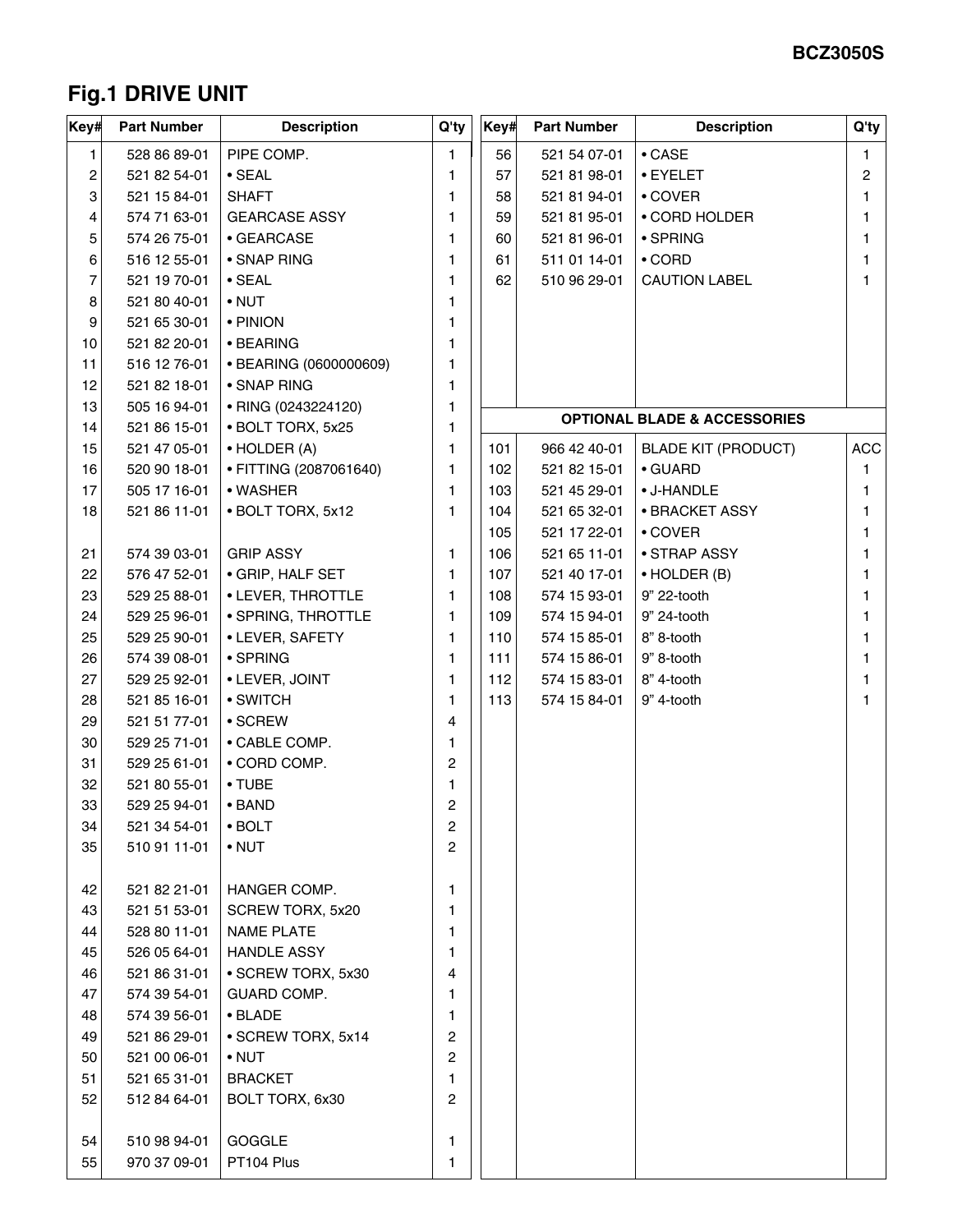### **BCZ3060TS**

## Fig.2 DRIVE UNIT

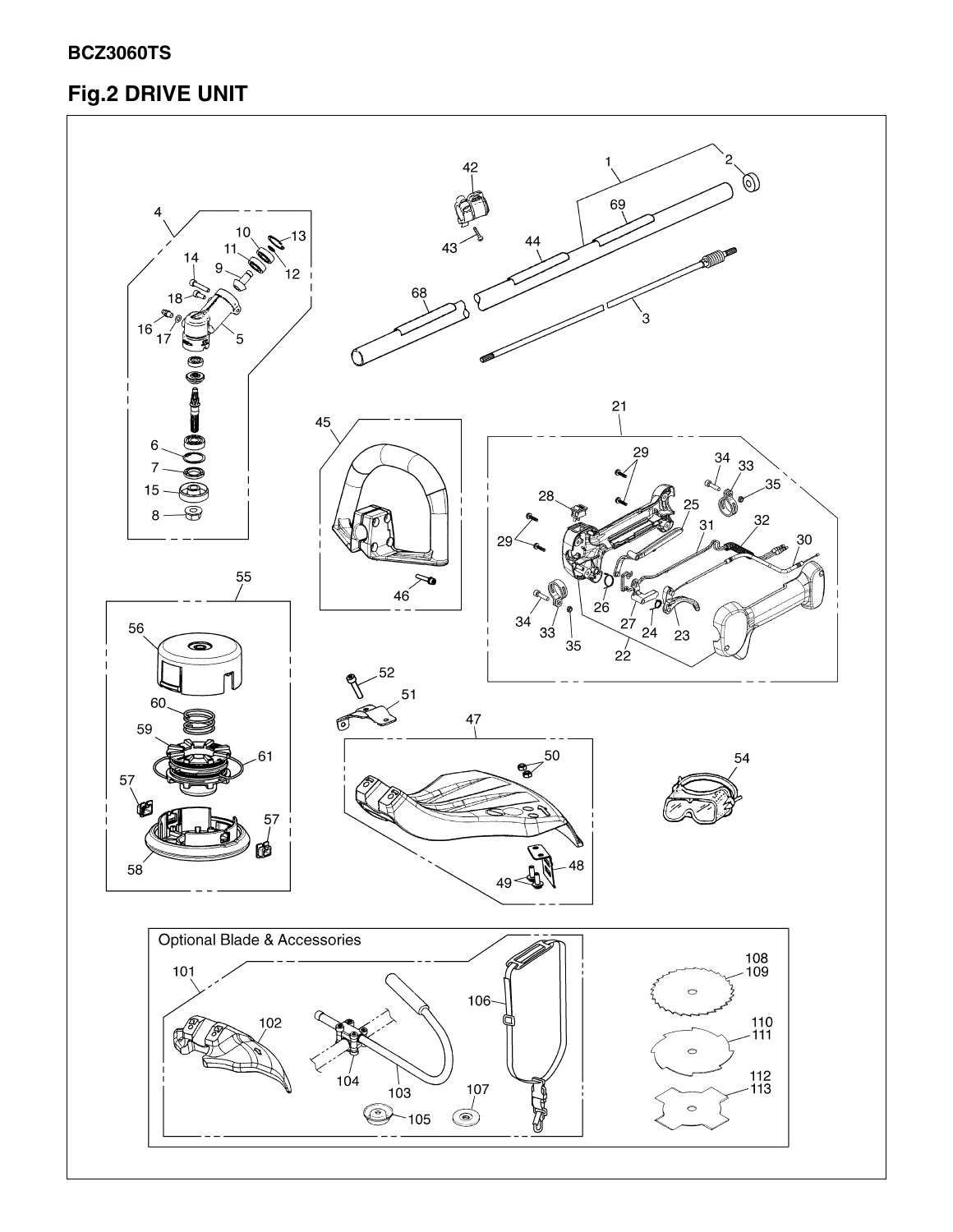## **Fig.2 DRIVE UNIT**

| ∣Key# | <b>Part Number</b> | <b>Description</b>     | Q'ty | Key# | <b>Part Number</b> | <b>Description</b>                      | Q'ty       |
|-------|--------------------|------------------------|------|------|--------------------|-----------------------------------------|------------|
| 1     | 528 86 89-01       | PIPE COMP.             | 1    | 56   | 521 54 07-01       | $\bullet$ CASE                          | 1          |
| 2     | 521 82 54-01       | $\cdot$ SEAL           | 1    | 57   | 521 81 98-01       | • EYELET                                | 2          |
| 3     | 576 04 66-01       | <b>SHAFT</b>           | 1    | 58   | 521 81 94-01       | • COVER                                 | 1          |
| 4     | 576 04 69-01       | <b>GEARCASE ASSY</b>   | 1    | 59   | 521 81 95-01       | • CORD HOLDER                           | 1          |
| 5     | 574 49 84-01       | • GEARCASE             | 1    | 60   | 521 81 96-01       | • SPRING                                | 1          |
| 6     | 516 12 55-01       | • SNAP RING            | 1    | 61   | 511 01 14-01       | $\cdot$ CORD                            | 1          |
| 7     | 521 19 70-01       | $\cdot$ SEAL           | 1    |      |                    |                                         |            |
| 8     | 521 80 40-01       | $\bullet$ NUT          | 1    | 68   | 528 84 07-01       | LABEL (MAX TORQUE)                      | 1          |
| 9     | 528 84 01-01       | • PINION               | 1    | 69   | 576 10 89-01       | <b>NAME LABEL</b>                       | 1          |
| 10    | 521 82 20-01       | • BEARING              | 1    |      |                    |                                         |            |
| 11    | 516 12 76-01       | • BEARING (0600000609) | 1    |      |                    |                                         |            |
| 12    | 521 82 18-01       | • SNAP RING            | 1    |      |                    |                                         |            |
| 13    | 505 16 94-01       | • RING (0243224120)    | 1    |      |                    | <b>OPTIONAL BLADE &amp; ACCESSORIES</b> |            |
| 14    | 521 86 15-01       | · BOLT TORX, 5x25      | 1    |      |                    |                                         |            |
| 15    | 521 47 05-01       | • HOLDER (A)           | 1    | 101  | 966 42 40-01       | <b>BLADE KIT (PRODUCT)</b>              | <b>ACC</b> |
| 16    | 520 90 18-01       | • FITTING (2087061640) | 1    | 102  | 521 82 15-01       | • GUARD                                 | 1          |
| 17    | 505 17 16-01       | • WASHER               | 1    | 103  | 521 45 29-01       | • J-HANDLE                              | 1          |
| 18    | 521 86 11-01       | · BOLT TORX, 5x12      | 1    | 104  | 521 65 32-01       | • BRACKET ASSY                          | 1          |
|       |                    |                        |      | 105  | 521 17 22-01       | • COVER                                 | 1          |
| 21    | 574 39 03-01       | <b>GRIP ASSY</b>       | 1    | 106  | 521 65 11-01       | • STRAP ASSY                            | 1          |
| 22    | 576 47 52-01       | · GRIP, HALF SET       | 1    | 107  | 521 40 17-01       | $\bullet$ HOLDER (B)                    | 1          |
| 23    | 529 25 88-01       | • LEVER, THROTTLE      | 1    | 108  | 574 15 93-01       | 9" 22-tooth                             | 1          |
| 24    | 529 25 96-01       | • SPRING, THROTTLE     | 1    | 109  | 574 15 94-01       | 9" 24-tooth                             | 1          |
| 25    | 529 25 90-01       | • LEVER, SAFETY        | 1    | 110  | 574 15 85-01       | 8" 8-tooth                              | 1          |
| 26    | 574 39 08-01       | • SPRING               | 1    | 111  | 574 15 86-01       | 9" 8-tooth                              | 1          |
| 27    | 529 25 92-01       | • LEVER, JOINT         | 1    | 112  | 574 15 83-01       | 8" 4-tooth                              | 1          |
| 28    | 521 85 16-01       | • SWITCH               | 1    | 113  | 574 15 84-01       | 9" 4-tooth                              |            |
| 29    | 521 51 77-01       | $\cdot$ SCREW          | 4    |      |                    |                                         |            |
| 30    | 529 25 71-01       | • CABLE COMP.          | 1    |      |                    |                                         |            |
| 31    | 529 25 61-01       | • CORD COMP.           | 2    |      |                    |                                         |            |
| 32    | 521 80 55-01       | • TUBE                 | 1    |      |                    |                                         |            |
| 33    | 529 25 94-01       | $\bullet$ BAND         | 2    |      |                    |                                         |            |
| 34    | 521 34 54-01       | $\cdot$ BOLT           | 2    |      |                    |                                         |            |
| 35    | 510 91 11-01       | $\bullet$ NUT          | 2    |      |                    |                                         |            |
| 42    | 521 82 21-01       | HANGER COMP.           | 1    |      |                    |                                         |            |
| 43    | 521 51 53-01       | SCREW TORX, 5x20       | 1    |      |                    |                                         |            |
| 44    | 510 96 29-01       | <b>CAUTION LABEL</b>   | 1    |      |                    |                                         |            |
| 45    | 526 05 64-01       | <b>HANDLE ASSY</b>     | 1    |      |                    |                                         |            |
| 46    | 521 86 31-01       | • SCREW TORX, 5x30     | 4    |      |                    |                                         |            |
| 47    | 574 39 54-01       | GUARD COMP.            | 1    |      |                    |                                         |            |
| 48    | 574 39 56-01       | • BLADE                | 1    |      |                    |                                         |            |
| 49    | 521 86 29-01       | · SCREW TORX, 5x14     | 2    |      |                    |                                         |            |
| 50    | 521 00 06-01       | $\bullet$ NUT          | 2    |      |                    |                                         |            |
| 51    | 521 65 31-01       | <b>BRACKET</b>         | 1    |      |                    |                                         |            |
| 52    | 512 84 64-01       | BOLT TORX, 6x30        | 2    |      |                    |                                         |            |
|       |                    |                        |      |      |                    |                                         |            |
| 54    | 510 98 94-01       | GOGGLE                 | 1    |      |                    |                                         |            |
| 55    | 970 37 09-01       | PT104 Plus             | 1    |      |                    |                                         |            |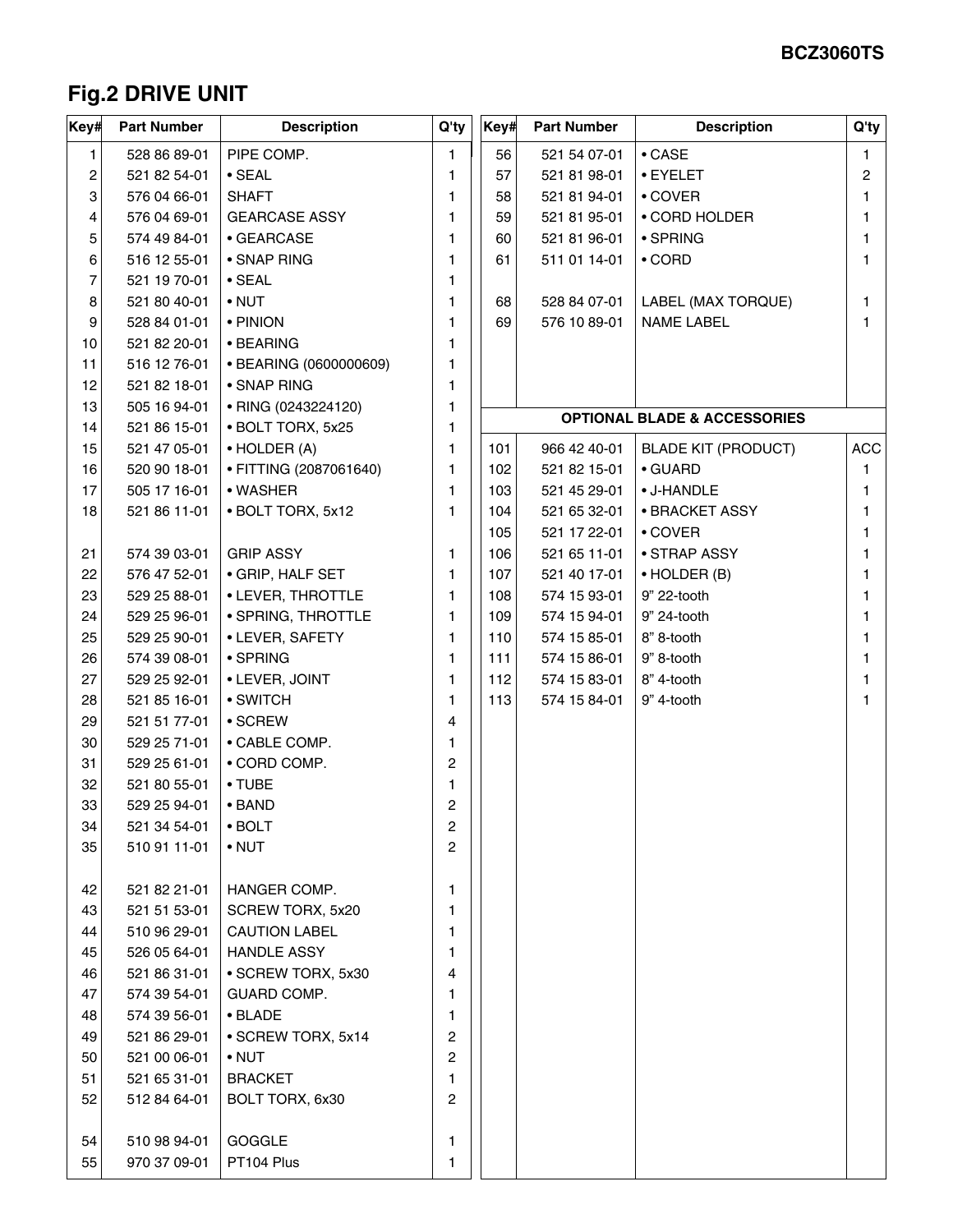### **BCZ3050SW**

## Fig.3 DRIVE UNIT

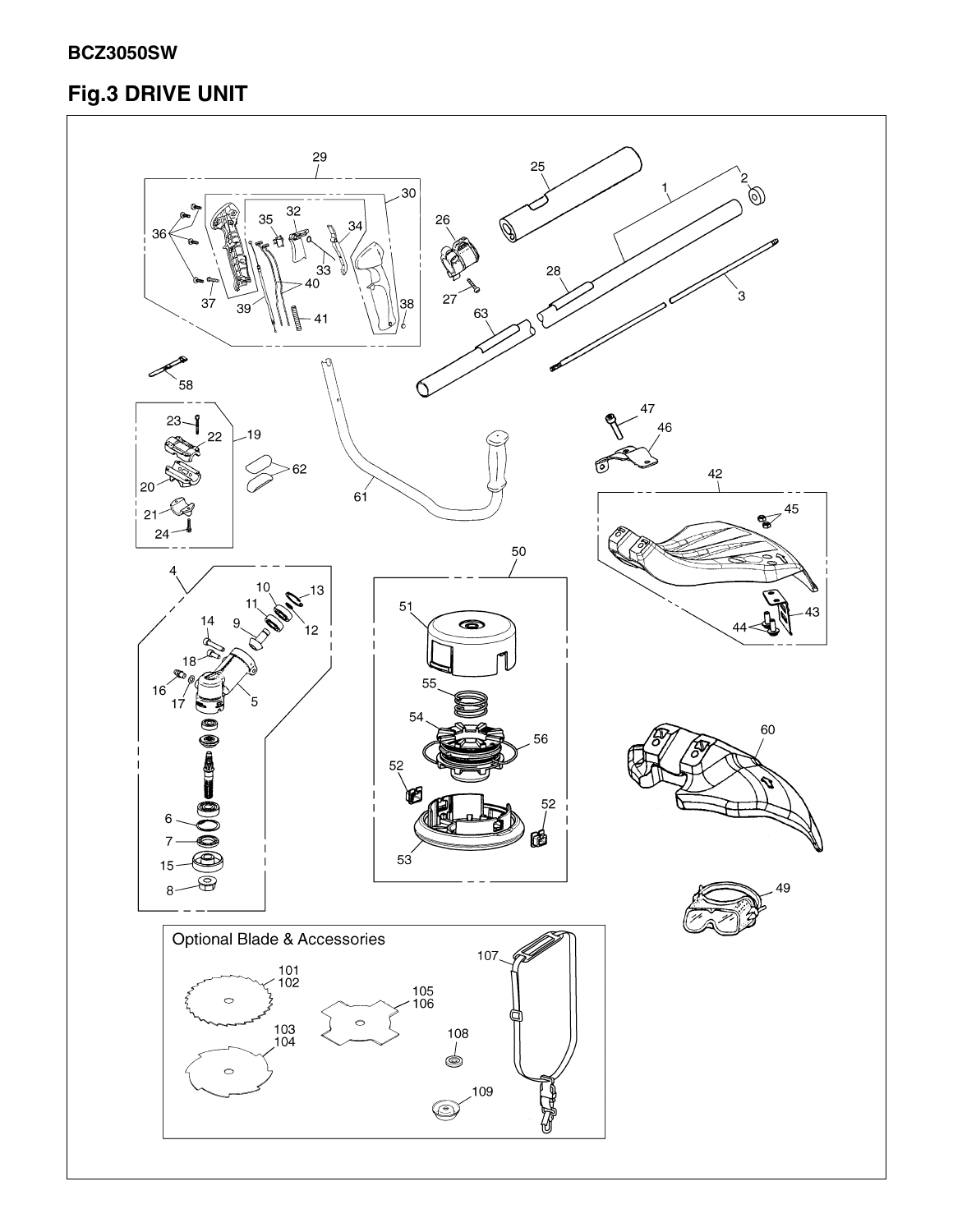## **Fig.3 DRIVE UNIT**

| Key# | <b>Part Number</b> | <b>Description</b>     | Q'ty | Key# | <b>Part Number</b> | <b>Description</b>                      | Q'ty           |
|------|--------------------|------------------------|------|------|--------------------|-----------------------------------------|----------------|
| 1    | 528 86 89-01       | PIPE COMP.             | 1    | 50   | 970 37 09-01       | PT104 Plus                              | 1              |
| 2    | 521 82 54-01       | $\cdot$ SEAL           | 1    | 51   | 521 54 07-01       | $\bullet$ CASE                          | 1              |
| 3    | 521 15 84-01       | <b>SHAFT</b>           | 1    | 52   | 521 81 98-01       | • EYELET                                | $\overline{c}$ |
| 4    | 574 71 63-01       | <b>GEARCASE ASSY</b>   | 1    | 53   | 521 81 94-01       | • COVER                                 | 1              |
| 5    | 574 26 75-01       | • GEARCASE             | 1    | 54   | 521 81 95-01       | • CORD HOLDER                           | 1              |
| 6    | 516 12 55-01       | • SNAP RING            | 1    | 55   | 521 81 96-01       | • SPRING                                | 1              |
| 7    | 521 19 70-01       | $\cdot$ SEAL           | 1    | 56   | 511 01 14-01       | $\cdot$ CORD                            | 1              |
| 8    | 521 80 40-01       | $\bullet$ NUT          | 1    |      |                    |                                         |                |
| 9    | 521 65 30-01       | • PINION               | 1    | 58   | 521 17 64-01       | <b>BAND</b>                             | 1              |
| 10   | 521 82 20-01       | • BEARING              | 1    |      |                    |                                         |                |
| 11   | 516 12 76-01       | • BEARING (0600000609) | 1    | 60   | 521 82 15-01       | <b>GUARD</b>                            | 1              |
| 12   | 521 82 18-01       | • SNAP RING            | 1    | 61   | 521 65 81-01       | HANDLE COMP.                            | 1              |
| 13   | 505 16 94-01       | • RING (0243224120)    | 1    | 62   | 512 56 93-01       | <b>PLATE</b>                            | $\overline{2}$ |
| 14   | 521 86 15-01       | · BOLT TORX, 5x25      | 1    | 63   | 510 96 29-01       | <b>CAUTION LABEL</b>                    | 1.             |
| 15   | 521 47 05-01       | $\bullet$ HOLDER (A)   | 1    |      |                    |                                         |                |
| 16   | 520 90 18-01       | • FITTING (2087061640) | 1    |      |                    |                                         |                |
| 17   | 505 17 16-01       | • WASHER               | 1    |      |                    |                                         |                |
| 18   | 521 86 11-01       | • BOLT TORX, 5x12      | 1    |      |                    | <b>OPTIONAL BLADE &amp; ACCESSORIES</b> |                |
| 19   | 528 81 14-01       | <b>BRACKET ASSY</b>    | 1    | 101  | 574 15 93-01       | 9" 22-tooth                             | 1              |
| 20   | 521 65 39-01       | • BRACKET              | 1    | 102  | 574 15 94-01       | 9" 24-tooth                             | 1              |
| 21   | 521 17 99-01       | $\bullet$ CAP (L)      | 1    | 103  | 574 15 85-01       | 8" 8-tooth                              | 1              |
| 22   | 521 66 46-01       | • BRACKETUP            | 1    | 104  | 574 15 86-01       | 9" 8-tooth                              | 1              |
| 23   | 521 34 54-01       | $\cdot$ BOLT           | 4    | 105  | 574 15 83-01       | 8" 4-tooth                              | 1              |
| 24   | 521 86 16-01       | $\bullet$ BOLT         | 2    | 106  | 574 15 84-01       | 9" 4-tooth                              | 1              |
| 25   | 512 57 63-01       | <b>PROTECTOR</b>       | 1    | 107  | 521 65 11-01       | STRAP ASSY                              | 1              |
| 26   | 521 82 21-01       | HANGER COMP.           | 1    | 108  | 521 40 17-01       | HOLDER (B)                              | 1              |
| 27   | 521 51 53-01       | SCREW TORX, 5x20       | 1    | 109  | 521 17 22-01       | <b>COVER</b>                            |                |
| 28   | 528 80 19-01       | <b>NAME PLATE</b>      | 1.   |      |                    |                                         |                |
| 29   | 521 65 38-01       | <b>GRIP ASSY</b>       | 1    |      |                    |                                         |                |
| 30   | 576 04 53-01       | • HANDLE HALF, SET     | 1    |      |                    |                                         |                |
| 32   | 521 65 92-01       | • LEVER                | 1    |      |                    |                                         |                |
| 33   | 521 65 94-01       | • SPRING               | 1    |      |                    |                                         |                |
| 34   | 521 65 96-01       | • LEVERS               | 1    |      |                    |                                         |                |
| 35   | 521 85 16-01       | • SWITCH               | 1    |      |                    |                                         |                |
| 36   | 521 51 77-01       | • SCREW                | 4    |      |                    |                                         |                |
| 37   | 512 84 74-01       | • SCREW TORX           | 1    |      |                    |                                         |                |
| 38   | 521 00 06-01       | $\bullet$ NUT          | 1    |      |                    |                                         |                |
| 39   | 521 52 78-01       | • CABLE COMP.          | 1    |      |                    |                                         |                |
| 40   | 521 52 63-01       | • CORD COMP.           | 1    |      |                    |                                         |                |
| 41   | 521 80 58-01       | • TUBE                 | 1    |      |                    |                                         |                |
| 42   | 574 39 54-01       | GUARD COMP.            | 1    |      |                    |                                         |                |
| 43   | 574 39 56-01       | • BLADE                | 1    |      |                    |                                         |                |
| 44   | 521 86 29-01       | • SCREW TORX, 5x14     | 2    |      |                    |                                         |                |
| 45   | 521 00 06-01       | $\bullet$ NUT          | 2    |      |                    |                                         |                |
| 46   | 521 65 31-01       | <b>BRACKET</b>         | 1    |      |                    |                                         |                |
| 47   | 512 84 64-01       | BOLT TORX, 6x30        | 2    |      |                    |                                         |                |
| 49   | 510 98 94-01       | GOGGLE                 | 1    |      |                    |                                         |                |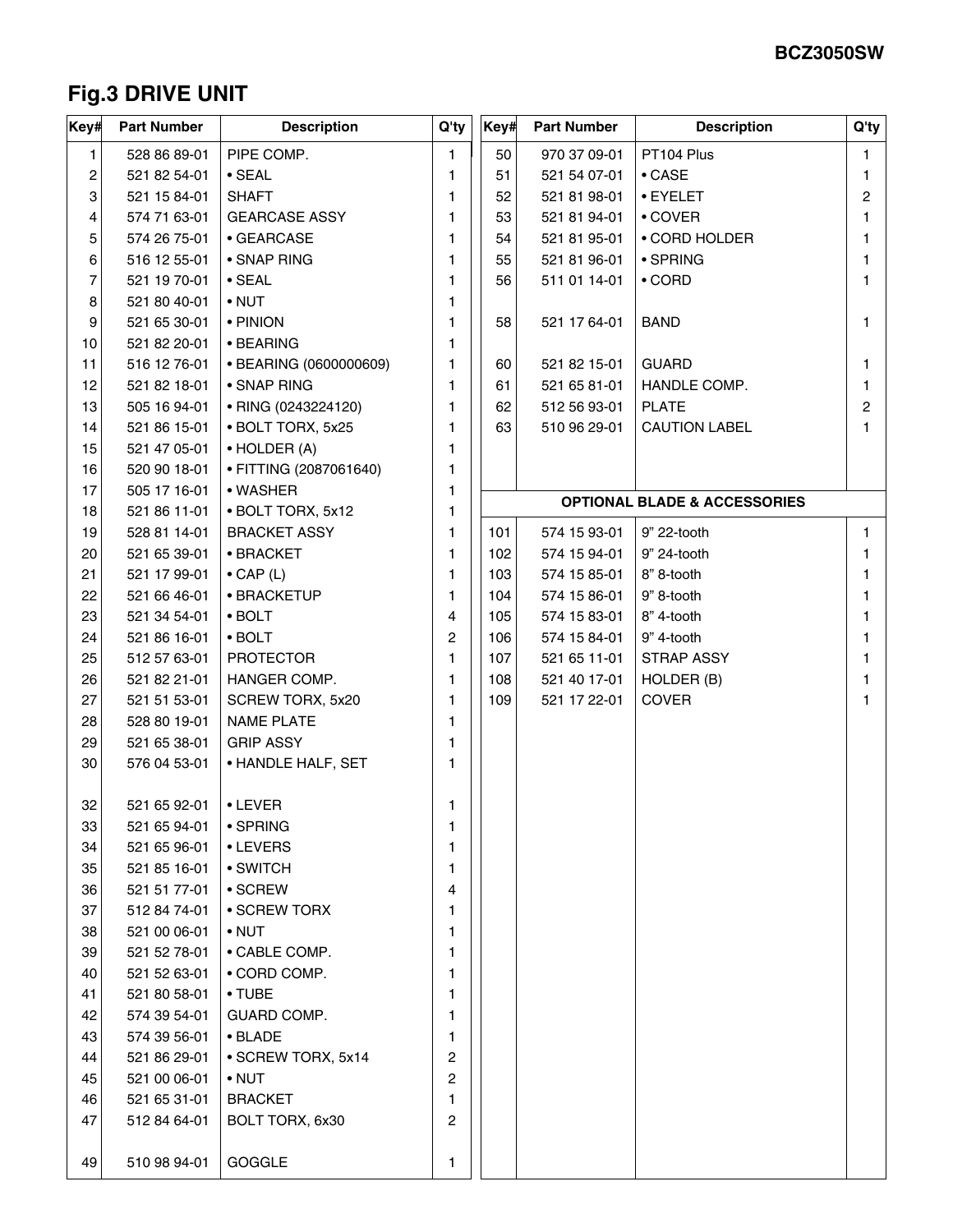## **Fig.4 ENGINE UNIT**